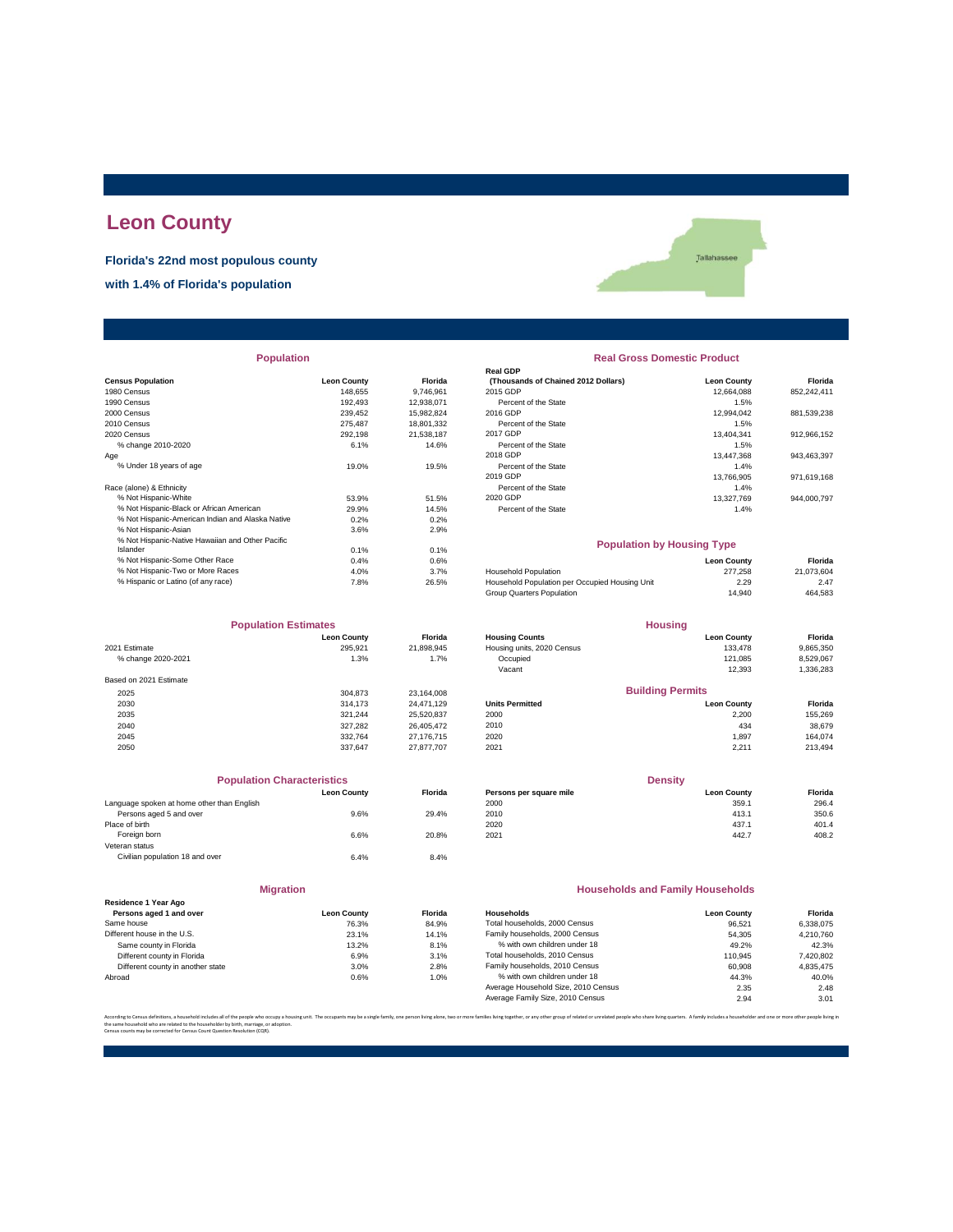## **Leon County**

|                                                                              |                             |                                | <b>Employment and Labor Force</b>                               |                      |                      |
|------------------------------------------------------------------------------|-----------------------------|--------------------------------|-----------------------------------------------------------------|----------------------|----------------------|
| <b>Establishments</b>                                                        |                             |                                | <b>Establishments</b>                                           |                      |                      |
| 2020                                                                         | <b>Leon County</b>          | Florida                        | % of All Industries, 2020                                       | <b>Leon County</b>   | Florida              |
| All industries                                                               | 9,307                       | 763,854                        | All industries                                                  | 9,307                | 763,854              |
| Natural Resource & Mining<br>Construction                                    | 35<br>826                   | 5,514<br>77,720                | Natural Resource & Mining<br>Construction                       | 0.4%<br>8.9%         | 0.7%<br>10.2%        |
| Manufacturing                                                                | 126                         | 21,822                         | Manufacturing                                                   | 1.4%                 | 2.9%                 |
| Trade, Transportation and Utilities                                          | 1,449                       | 145,853                        | Trade, Transportation and Utilities                             | 15.6%                | 19.1%                |
| Information                                                                  | 182                         | 13,437                         | Information                                                     | 2.0%                 | 1.8%                 |
| <b>Financial Activities</b>                                                  | 951                         | 83,911                         | <b>Financial Activities</b>                                     | 10.2%                | 11.0%                |
| Professional & Business Services                                             | 2,529                       | 187,348                        | Professional & Business Services                                | 27.2%                | 24.5%                |
| Education & Health Services                                                  | 1,195                       | 87,764                         | Education & Health Services                                     | 12.8%                | 11.5%                |
| Leisure and Hospitality<br><b>Other Services</b>                             | 878                         | 61,008                         | Leisure and Hospitality<br>Other Services                       | 9.4%                 | 8.0%                 |
| Government                                                                   | 826<br>248                  | 56,385<br>5,895                | Government                                                      | 8.9%<br>2.7%         | 7.4%<br>0.8%         |
|                                                                              |                             |                                |                                                                 |                      |                      |
| <b>Average Annual Employment</b>                                             |                             |                                | <b>Average Annual Wage</b>                                      |                      |                      |
| % of All Industries, 2020                                                    | <b>Leon County</b>          | Florida                        | 2020                                                            | <b>Leon County</b>   | Florida              |
| All industries                                                               | 145,868                     | 8,453,489                      | All industries                                                  | \$49,862             | \$55,840             |
| Natural Resource & Mining                                                    | 4.3%                        | 0.8%                           | Natural Resource & Mining                                       | \$48,757             | \$37,710             |
| Construction                                                                 | 1.3%                        | 6.7%                           | Construction                                                    | \$56,841             | \$55,840             |
| Manufacturing                                                                | 12.9%                       | 4.5%                           | Manufacturing                                                   | \$36,282             | \$66,738             |
| Trade, Transportation and Utilities                                          | 1.8%                        | 20.6%                          | Trade, Transportation and Utilities                             | \$64,110             | \$49,342             |
| Information                                                                  | 4.5%                        | 1.5%                           | Information                                                     | \$63,290             | \$93,360             |
| <b>Financial Activities</b>                                                  | 12.9%                       | 6.9%                           | <b>Financial Activities</b>                                     | \$66,459             | \$84,295<br>\$68,218 |
| Professional & Business Services<br>Education & Health Services              | 15.3%<br>10.3%              | 16.1%<br>15.3%                 | Professional & Business Services<br>Education & Health Services | \$52,922<br>\$17,330 | \$55,099             |
| Leisure and Hospitality                                                      | 3.7%                        | 11.9%                          | Leisure and Hospitality                                         | \$50,688             | \$27,694             |
| <b>Other Services</b>                                                        | 0.0%                        | 3.0%                           | Other Services                                                  | \$71,385             | \$41,131             |
| Government                                                                   | 32.9%                       | 12.5%                          | Government                                                      | \$54,563             | \$58,821             |
| Industries may not add to the total due to confidentiality and unclassified. |                             |                                |                                                                 |                      |                      |
|                                                                              |                             |                                |                                                                 |                      |                      |
| Labor Force as Percent of Population<br>Aged 18 and Older                    | <b>Leon County</b>          | Florida                        | <b>Unemployment Rate</b>                                        | <b>Leon County</b>   | Florida              |
| 2000                                                                         | 72.2%                       | 64.2%                          | 2000                                                            | 3.1%                 | 3.8%                 |
| 2010                                                                         | 67.2%                       | 61.8%                          | 2010                                                            | 7.7%                 | 10.8%                |
| 2020                                                                         | 62.2%                       | 58.6%                          | 2020                                                            | 6.3%                 | 8.2%                 |
| 2021                                                                         | 63.1%                       | 59.0%                          | 2021                                                            | 4.2%                 | 4.6%                 |
|                                                                              |                             |                                |                                                                 |                      |                      |
|                                                                              |                             |                                | <b>Income and Financial Health</b>                              |                      |                      |
| Personal Income (\$000s)                                                     | <b>Leon County</b>          | Florida                        | Per Capita Personal Income                                      | <b>Leon County</b>   | Florida              |
| 2000<br>2010                                                                 | \$6.647.864<br>\$10,106,980 | \$472,851,789<br>\$732,457,478 | 2000<br>2010                                                    | \$27,634<br>\$36,622 | \$29,466<br>\$38,865 |
| 2011                                                                         | \$10,684,333                | \$771,409,454                  | 2011                                                            | \$38,375             | \$40,482             |
| % change 2010-11                                                             | 5.7%                        | 5.3%                           | % change 2010-11                                                | 4.8%                 | 4.2%                 |
| 2012                                                                         | \$10,684,237                | \$800,551,723                  | 2012                                                            | \$37,659             | \$41,475             |
| % change 2011-12                                                             | 0.0%                        | 3.8%                           | % change 2011-12                                                | $-1.9%$              | 2.5%                 |
| 2013                                                                         | \$10,436,017                | \$802,975,701                  | 2013                                                            | \$37,006             | \$41,069             |
| % change 2012-13                                                             | $-2.3%$                     | 0.3%                           | % change 2012-13                                                | $-1.7%$              | $-1.0%$              |
| 2014                                                                         | \$10,995,779                | \$861,412,339                  | 2014                                                            | \$38,728             | \$43,388             |
| % change 2013-14                                                             | 5.4%                        | 7.3%                           | % change 2013-14                                                | 4.7%                 | 5.6%                 |
| 2015                                                                         | \$11,374,574                | \$919,834,894                  | 2015                                                            | \$39,758             | \$45,493             |
| % change 2014-15                                                             | 3.4%                        | 6.8%                           | % change 2014-15                                                | 2.7%                 | 4.9%                 |
| 2016                                                                         | \$11,801,542                | \$954,069,719                  | 2016                                                            | \$41,126             | \$46,253             |
| % change 2015-16                                                             | 3.8%                        | 3.7%                           | % change 2015-16                                                | 3.4%                 | 1.7%                 |
| 2017<br>% change 2016-17                                                     | \$12,354,286                | \$1,023,131,116                | 2017<br>% change 2016-17                                        | \$42,436             | \$48,774             |
| 2018                                                                         | 4.7%<br>\$12,997,890        | 7.2%<br>\$1,087,188,628        | 2018                                                            | 3.2%<br>\$44,528     | 5.5%<br>\$51,150     |
| % change 2017-18                                                             | 5.2%                        | 6.3%                           | % change 2017-18                                                | 4.9%                 | 4.9%                 |
| 2019                                                                         | \$13,554,781                | \$1,139,799,293                | 2019                                                            | \$46,126             | \$53,034             |
| % change 2018-19                                                             | 4.3%                        | 4.8%                           | % change 2018-19                                                | 3.6%                 | 3.7%                 |
| 2020                                                                         | \$14,433,288                | \$1,209,995,921                | 2020                                                            | \$48,850             | \$55,675             |
| % change 2019-20                                                             | 6.5%                        | 6.2%                           | % change 2019-20                                                | 5.9%                 | 5.0%                 |
|                                                                              |                             |                                |                                                                 |                      |                      |
| Earnings by Place of Work (\$000s)                                           |                             |                                | <b>Median Income</b><br>Median Household Income                 |                      |                      |
| 2000<br>2010                                                                 | \$5,963,529<br>\$8,231,131  | \$308,751,767                  | Median Family Income                                            | \$54,675<br>\$77,707 | \$57,703<br>\$69,670 |
| 2011                                                                         | \$8,269,147                 | \$438,983,914<br>\$450,498,606 |                                                                 |                      |                      |
| % change 2010-11                                                             | 0.5%                        | 2.6%                           | Percent in Poverty, 2020                                        |                      |                      |
| 2012                                                                         | \$8,599,685                 | \$468,410,475                  | All ages in poverty                                             | 17.6%                | 12.4%                |
| % change 2011-12                                                             | 4.0%                        | 4.0%                           | Under age 18 in poverty                                         | 22.0%                | 17.2%                |
| 2013                                                                         | \$8,521,024                 | \$482,898,301                  | Related children age 5-17 in families in poverty                | 20.5%                | 16.5%                |
| % change 2012-13                                                             | $-0.9%$                     | 3.1%                           |                                                                 |                      |                      |
| 2014                                                                         | \$8,883,103                 | \$512,375,290                  | <b>Personal Bankruptcy Filing Rate</b>                          |                      |                      |
| % change 2013-14                                                             | 4.2%                        | 6.1%                           | (per 1,000 population)                                          | <b>Leon County</b>   | Florida              |
| 2015                                                                         | \$9,121,766                 | \$544,408,719                  | 12-Month Period Ending December 31, 2020                        | 0.98                 | 1.66                 |
| % change 2014-15                                                             | 2.7%                        | 6.3%                           | 12-Month Period Ending December 31, 2021                        | 0.76                 | 1.38                 |
| 2016                                                                         | \$9,442,650                 | \$569,769,284                  | State Rank                                                      | 43                   | <b>NA</b>            |
| % change 2015-16                                                             | 3.5%                        | 4.7%                           | NonBusiness Chapter 7 & Chapter 13                              |                      |                      |
| 2017<br>% change 2016-17                                                     | \$9,883,868<br>4.7%         | \$603,668,170<br>5.9%          | Workers Aged 16 and Over                                        | <b>Leon County</b>   | Florida              |
| 2018                                                                         | \$10,356,355                | \$639,620,451                  | Place of Work in Florida                                        |                      |                      |
| % change 2017-18                                                             | 4.8%                        | 6.0%                           | Worked outside county of residence                              | 4.4%                 | 18.1%                |
| 2019                                                                         | \$10,791,346                | \$671,553,148                  | Travel Time to Work                                             |                      |                      |
| % change 2018-19                                                             | 4.2%                        | 5.0%                           | Mean travel time to work (minutes)                              | 20.7                 | 27.9                 |
| 2020                                                                         | \$11,001,354                | \$688,764,753                  |                                                                 |                      |                      |
| % change 2019-20                                                             | 1.9%                        | 2.6%                           |                                                                 |                      |                      |